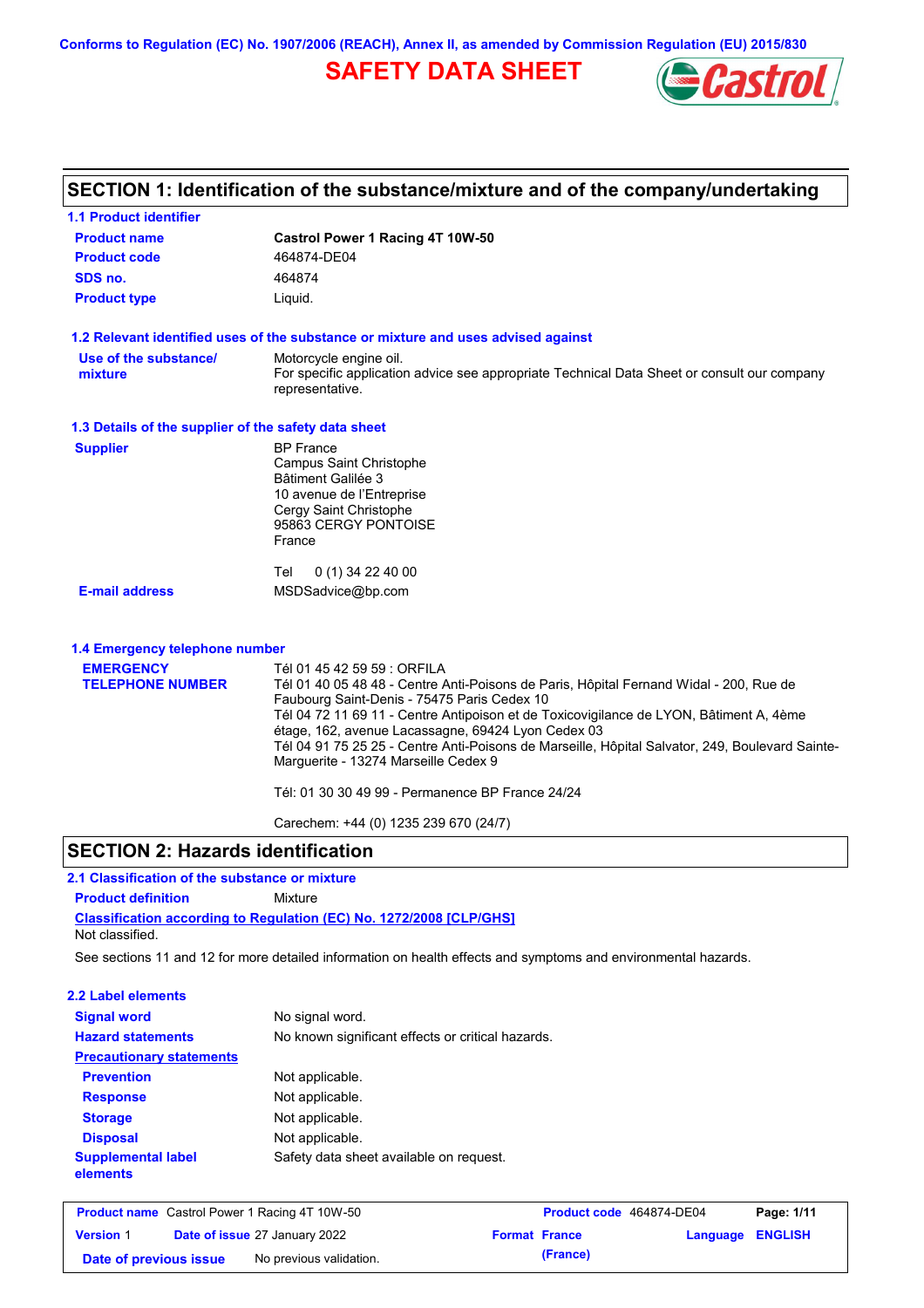## **SECTION 2: Hazards identification**

| EU Regulation (EC) No. 1907/2006 (REACH)                                                                                                                 |                                                                                                                                                                                                                                 |
|----------------------------------------------------------------------------------------------------------------------------------------------------------|---------------------------------------------------------------------------------------------------------------------------------------------------------------------------------------------------------------------------------|
| <b>Annex XVII - Restrictions</b><br>on the manufacture,<br>placing on the market<br>and use of certain<br>dangerous substances,<br>mixtures and articles | Not applicable.                                                                                                                                                                                                                 |
| <b>Special packaging requirements</b>                                                                                                                    |                                                                                                                                                                                                                                 |
| <b>Containers to be fitted</b><br>with child-resistant<br>fastenings                                                                                     | Not applicable.                                                                                                                                                                                                                 |
| <b>Tactile warning of danger</b>                                                                                                                         | Not applicable.                                                                                                                                                                                                                 |
| 2.3 Other hazards                                                                                                                                        |                                                                                                                                                                                                                                 |
| <b>Results of PBT and vPvB</b><br>assessment                                                                                                             | Product does not meet the criteria for PBT or vPvB according to Regulation (EC) No. 1907/2006,<br>Annex XIII.                                                                                                                   |
| <b>Product meets the criteria</b><br>for PBT or vPvB according<br>to Regulation (EC) No.<br><b>1907/2006, Annex XIII</b>                                 | This mixture does not contain any substances that are assessed to be a PBT or a vPvB.                                                                                                                                           |
| Other hazards which do<br>not result in classification                                                                                                   | Defatting to the skin.<br><b>USED ENGINE OILS</b><br>Used engine oil may contain hazardous components which have the potential to cause skin<br>cancer.<br>See Toxicological Information, section 11 of this Safety Data Sheet. |

## **SECTION 3: Composition/information on ingredients**

**Mixture** 

#### **3.2 Mixtures**

**Product definition**

Highly refined base oil (IP 346 DMSO extract < 3%). Proprietary performance additives.

| <b>Product/ingredient</b><br>name                         | <b>Identifiers</b>                                                                      | % | <b>Regulation (EC) No.</b><br><b>1272/2008 [CLP]</b> | <b>Type</b> |
|-----------------------------------------------------------|-----------------------------------------------------------------------------------------|---|------------------------------------------------------|-------------|
| Distillates (petroleum), hydrotreated<br>heavy paraffinic | REACH #: 01-2119484627-25 ≤5<br>EC: 265-157-1<br>CAS: 64742-54-7<br>Index: 649-467-00-8 |   | Asp. Tox. 1, H304                                    | $[1]$       |

**See Section 16 for the full text of the H statements declared above.**

### **Type**

[1] Substance classified with a health or environmental hazard

[2] Substance with a workplace exposure limit

[3] Substance meets the criteria for PBT according to Regulation (EC) No. 1907/2006, Annex XIII

[4] Substance meets the criteria for vPvB according to Regulation (EC) No. 1907/2006, Annex XIII

[5] Substance of equivalent concern

[6] Additional disclosure due to company policy

Occupational exposure limits, if available, are listed in Section 8.

## **SECTION 4: First aid measures**

### **4.1 Description of first aid measures**

| Eye contact                       | In case of contact, immediately flush eyes with plenty of water for at least 15 minutes. Eyelids<br>should be held away from the eyeball to ensure thorough rinsing. Check for and remove any<br>contact lenses. Get medical attention. |
|-----------------------------------|-----------------------------------------------------------------------------------------------------------------------------------------------------------------------------------------------------------------------------------------|
| <b>Skin contact</b>               | Wash skin thoroughly with soap and water or use recognised skin cleanser. Remove<br>contaminated clothing and shoes. Wash clothing before reuse. Clean shoes thoroughly before<br>reuse. Get medical attention if irritation develops.  |
| <b>Inhalation</b>                 | If inhaled, remove to fresh air. Get medical attention if symptoms occur.                                                                                                                                                               |
| <b>Ingestion</b>                  | Do not induce vomiting unless directed to do so by medical personnel. Get medical attention if<br>symptoms occur.                                                                                                                       |
| <b>Protection of first-aiders</b> | No action shall be taken involving any personal risk or without suitable training.                                                                                                                                                      |

### **4.2 Most important symptoms and effects, both acute and delayed**

| <b>Product name</b> Castrol Power 1 Racing 4T 10W-50 |  |                                      | Product code 464874-DE04 |          | Page: 2/11       |  |
|------------------------------------------------------|--|--------------------------------------|--------------------------|----------|------------------|--|
| <b>Version 1</b>                                     |  | <b>Date of issue 27 January 2022</b> | <b>Format France</b>     |          | Language ENGLISH |  |
| Date of previous issue                               |  | No previous validation.              |                          | (France) |                  |  |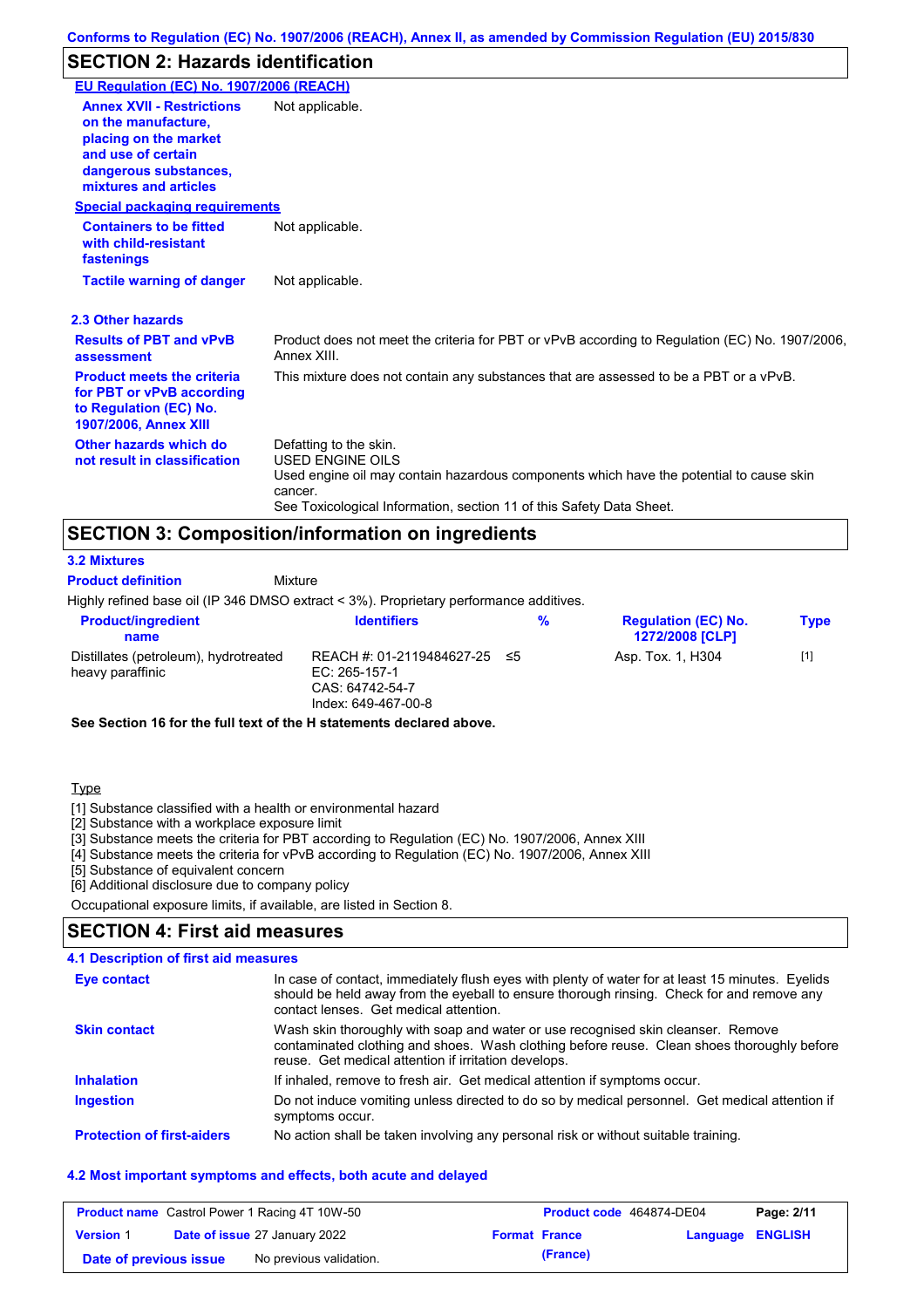# **SECTION 4: First aid measures**

|                                       | See Section 11 for more detailed information on health effects and symptoms.                                      |
|---------------------------------------|-------------------------------------------------------------------------------------------------------------------|
| <b>Potential acute health effects</b> |                                                                                                                   |
| <b>Inhalation</b>                     | Vapour inhalation under ambient conditions is not normally a problem due to low vapour<br>pressure.               |
| <b>Ingestion</b>                      | No known significant effects or critical hazards.                                                                 |
| <b>Skin contact</b>                   | Defatting to the skin. May cause skin dryness and irritation.                                                     |
| Eye contact                           | No known significant effects or critical hazards.                                                                 |
|                                       | Delayed and immediate effects as well as chronic effects from short and long-term exposure                        |
| <b>Inhalation</b>                     | Overexposure to the inhalation of airborne droplets or aerosols may cause irritation of the<br>respiratory tract. |
| <b>Ingestion</b>                      | Ingestion of large quantities may cause nausea and diarrhoea.                                                     |
| <b>Skin contact</b>                   | Prolonged or repeated contact can defat the skin and lead to irritation and/or dermatitis.                        |
| Eye contact                           | Potential risk of transient stinging or redness if accidental eye contact occurs.                                 |
|                                       |                                                                                                                   |

### **4.3 Indication of any immediate medical attention and special treatment needed**

**Notes to physician** Treatment should in general be symptomatic and directed to relieving any effects.

## **SECTION 5: Firefighting measures**

| 5.1 Extinguishing media                                   |                                                                                                                                                                                                                                                                                                                                                                   |
|-----------------------------------------------------------|-------------------------------------------------------------------------------------------------------------------------------------------------------------------------------------------------------------------------------------------------------------------------------------------------------------------------------------------------------------------|
| <b>Suitable extinguishing</b><br>media                    | In case of fire, use foam, dry chemical or carbon dioxide extinguisher or spray.                                                                                                                                                                                                                                                                                  |
| <b>Unsuitable extinguishing</b><br>media                  | Do not use water jet. The use of a water jet may cause the fire to spread by splashing the<br>burning product.                                                                                                                                                                                                                                                    |
| 5.2 Special hazards arising from the substance or mixture |                                                                                                                                                                                                                                                                                                                                                                   |
| <b>Hazards from the</b><br>substance or mixture           | In a fire or if heated, a pressure increase will occur and the container may burst.                                                                                                                                                                                                                                                                               |
| <b>Hazardous combustion</b><br>products                   | Combustion products may include the following:<br>carbon oxides $(CO, CO2)$ (carbon monoxide, carbon dioxide)                                                                                                                                                                                                                                                     |
| 5.3 Advice for firefighters                               |                                                                                                                                                                                                                                                                                                                                                                   |
| <b>Special precautions for</b><br>fire-fighters           | No action shall be taken involving any personal risk or without suitable training. Promptly<br>isolate the scene by removing all persons from the vicinity of the incident if there is a fire.                                                                                                                                                                    |
| <b>Special protective</b><br>equipment for fire-fighters  | Fire-fighters should wear appropriate protective equipment and self-contained breathing<br>apparatus (SCBA) with a full face-piece operated in positive pressure mode. Clothing for fire-<br>fighters (including helmets, protective boots and gloves) conforming to European standard EN<br>469 will provide a basic level of protection for chemical incidents. |

### **SECTION 6: Accidental release measures**

|                                                          | 6.1 Personal precautions, protective equipment and emergency procedures |                                                                                                                                                                                                                                                                                                                                                                                                |                   |
|----------------------------------------------------------|-------------------------------------------------------------------------|------------------------------------------------------------------------------------------------------------------------------------------------------------------------------------------------------------------------------------------------------------------------------------------------------------------------------------------------------------------------------------------------|-------------------|
| For non-emergency<br>personnel                           | appropriate personal protective equipment.                              | No action shall be taken involving any personal risk or without suitable training. Evacuate<br>surrounding areas. Keep unnecessary and unprotected personnel from entering. Do not touch<br>or walk through spilt material. Floors may be slippery; use care to avoid falling. Put on                                                                                                          |                   |
| For emergency responders                                 | emergency personnel".                                                   | If specialised clothing is required to deal with the spillage, take note of any information in<br>Section 8 on suitable and unsuitable materials. See also the information in "For non-                                                                                                                                                                                                        |                   |
| <b>6.2 Environmental</b><br>precautions                  | waterways, soil or air).                                                | Avoid dispersal of spilt material and runoff and contact with soil, waterways, drains and sewers.<br>Inform the relevant authorities if the product has caused environmental pollution (sewers,                                                                                                                                                                                                |                   |
| 6.3 Methods and material for containment and cleaning up |                                                                         |                                                                                                                                                                                                                                                                                                                                                                                                |                   |
| <b>Small spill</b>                                       | contractor.                                                             | Stop leak if without risk. Move containers from spill area. Absorb with an inert material and<br>place in an appropriate waste disposal container. Dispose of via a licensed waste disposal                                                                                                                                                                                                    |                   |
| <b>Large spill</b>                                       |                                                                         | Stop leak if without risk. Move containers from spill area. Prevent entry into sewers, water<br>courses, basements or confined areas. Contain and collect spillage with non-combustible,<br>absorbent material e.g. sand, earth, vermiculite or diatomaceous earth and place in container<br>for disposal according to local regulations. Dispose of via a licensed waste disposal contractor. |                   |
| <b>Droduct name</b> Castrol Dower 1 Daeing 4T 10M EQ     |                                                                         | <b>Droduct code</b> 464974 DE04                                                                                                                                                                                                                                                                                                                                                                | <b>Dago: 2/44</b> |

|                        | <b>Product name</b> Castrol Power 1 Racing 4T 10W-50 |                      | Product code 464874-DE04 |                  | Page: 3/11 |
|------------------------|------------------------------------------------------|----------------------|--------------------------|------------------|------------|
| <b>Version 1</b>       | <b>Date of issue 27 January 2022</b>                 | <b>Format France</b> |                          | Language ENGLISH |            |
| Date of previous issue | No previous validation.                              |                      | (France)                 |                  |            |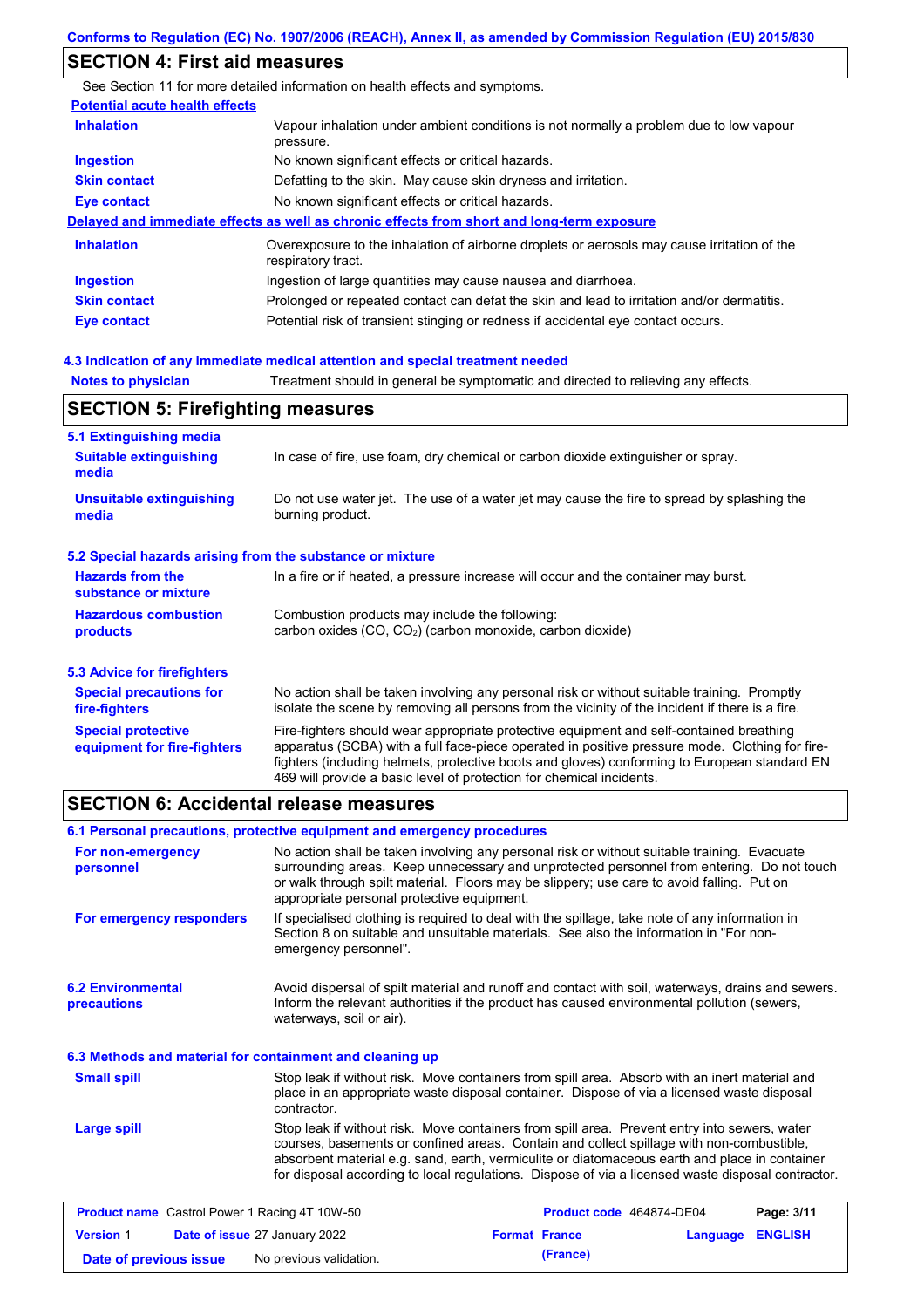### **SECTION 6: Accidental release measures**

| 6.4 Reference to other<br><b>sections</b> | See Section 1 for emergency contact information.<br>See Section 5 for firefighting measures.<br>See Section 8 for information on appropriate personal protective equipment.<br>See Section 12 for environmental precautions.<br>See Section 13 for additional waste treatment information. |
|-------------------------------------------|--------------------------------------------------------------------------------------------------------------------------------------------------------------------------------------------------------------------------------------------------------------------------------------------|
|-------------------------------------------|--------------------------------------------------------------------------------------------------------------------------------------------------------------------------------------------------------------------------------------------------------------------------------------------|

## **SECTION 7: Handling and storage**

### **7.1 Precautions for safe handling**

| <b>Protective measures</b>                                                           | Put on appropriate personal protective equipment.                                                                                                                                                                                                                                                                                                                                                                                                                                        |
|--------------------------------------------------------------------------------------|------------------------------------------------------------------------------------------------------------------------------------------------------------------------------------------------------------------------------------------------------------------------------------------------------------------------------------------------------------------------------------------------------------------------------------------------------------------------------------------|
| <b>Advice on general</b><br>occupational hygiene                                     | Eating, drinking and smoking should be prohibited in areas where this material is handled,<br>stored and processed. Wash thoroughly after handling. Remove contaminated clothing and<br>protective equipment before entering eating areas. See also Section 8 for additional<br>information on hygiene measures.                                                                                                                                                                         |
| <b>7.2 Conditions for safe</b><br>storage, including any<br><b>incompatibilities</b> | Store in accordance with local regulations. Store in a dry, cool and well-ventilated area, away<br>from incompatible materials (see Section 10). Keep away from heat and direct sunlight. Keep<br>container tightly closed and sealed until ready for use. Containers that have been opened must<br>be carefully resealed and kept upright to prevent leakage. Store and use only in equipment/<br>containers designed for use with this product. Do not store in unlabelled containers. |
| <b>Not suitable</b>                                                                  | Prolonged exposure to elevated temperature                                                                                                                                                                                                                                                                                                                                                                                                                                               |
| 7.3 Specific end use(s)                                                              |                                                                                                                                                                                                                                                                                                                                                                                                                                                                                          |

**Recommendations**

See section 1.2 and Exposure scenarios in annex, if applicable.

## **SECTION 8: Exposure controls/personal protection**

### **8.1 Control parameters**

#### **Occupational exposure limits** No exposure limit value known.

Whilst specific OELs for certain components may be shown in this section, other components may be present in any mist, vapour or dust produced. Therefore, the specific OELs may not be applicable to the product as a whole and are provided for guidance only.

**Recommended monitoring procedures** If this product contains ingredients with exposure limits, personal, workplace atmosphere or biological monitoring may be required to determine the effectiveness of the ventilation or other control measures and/or the necessity to use respiratory protective equipment. Reference should be made to monitoring standards, such as the following: European Standard EN 689 (Workplace atmospheres - Guidance for the assessment of exposure by inhalation to chemical agents for comparison with limit values and measurement strategy) European Standard EN 14042 (Workplace atmospheres - Guide for the application and use of procedures for the assessment of exposure to chemical and biological agents) European Standard EN 482 (Workplace atmospheres - General requirements for the performance of procedures for the measurement of chemical agents) Reference to national guidance documents for methods for the determination of hazardous substances will also be required.

#### **Derived No Effect Level**

No DNELs/DMELs available.

### **Predicted No Effect Concentration**

No PNECs available

### **8.2 Exposure controls**

| <b>Appropriate engineering</b>                       | Provide exhaust ventilation or other engineering controls to keep the relevant airborne                                                                                                                                                                     |                                 |            |
|------------------------------------------------------|-------------------------------------------------------------------------------------------------------------------------------------------------------------------------------------------------------------------------------------------------------------|---------------------------------|------------|
| <b>controls</b>                                      | concentrations below their respective occupational exposure limits.                                                                                                                                                                                         |                                 |            |
|                                                      | All activities involving chemicals should be assessed for their risks to health, to ensure                                                                                                                                                                  |                                 |            |
|                                                      | exposures are adequately controlled. Personal protective equipment should only be considered                                                                                                                                                                |                                 |            |
|                                                      | after other forms of control measures (e.g. engineering controls) have been suitably evaluated.                                                                                                                                                             |                                 |            |
|                                                      | Personal protective equipment should conform to appropriate standards, be suitable for use, be<br>kept in good condition and properly maintained.                                                                                                           |                                 |            |
|                                                      | Your supplier of personal protective equipment should be consulted for advice on selection and                                                                                                                                                              |                                 |            |
|                                                      | appropriate standards. For further information contact your national organisation for standards.                                                                                                                                                            |                                 |            |
|                                                      | The final choice of protective equipment will depend upon a risk assessment. It is important to                                                                                                                                                             |                                 |            |
|                                                      | ensure that all items of personal protective equipment are compatible.                                                                                                                                                                                      |                                 |            |
| <b>Individual protection measures</b>                |                                                                                                                                                                                                                                                             |                                 |            |
| <b>Hygiene measures</b>                              | Wash hands, forearms and face thoroughly after handling chemical products, before eating,<br>smoking and using the lavatory and at the end of the working period. Ensure that eyewash<br>stations and safety showers are close to the workstation location. |                                 |            |
|                                                      |                                                                                                                                                                                                                                                             |                                 |            |
| <b>Product name</b> Castrol Power 1 Racing 4T 10W-50 |                                                                                                                                                                                                                                                             | <b>Product code</b> 464874-DE04 | Page: 4/11 |

|                        | <b>Product hame</b> Castrol Power 1 Racing 41 10W-50 |                      | <b>Product code</b> 464874-DE04 | Page: 4/11 |
|------------------------|------------------------------------------------------|----------------------|---------------------------------|------------|
| <b>Version 1</b>       | Date of issue 27 January 2022                        | <b>Format France</b> | <b>Language ENGLISH</b>         |            |
| Date of previous issue | No previous validation.                              | (France)             |                                 |            |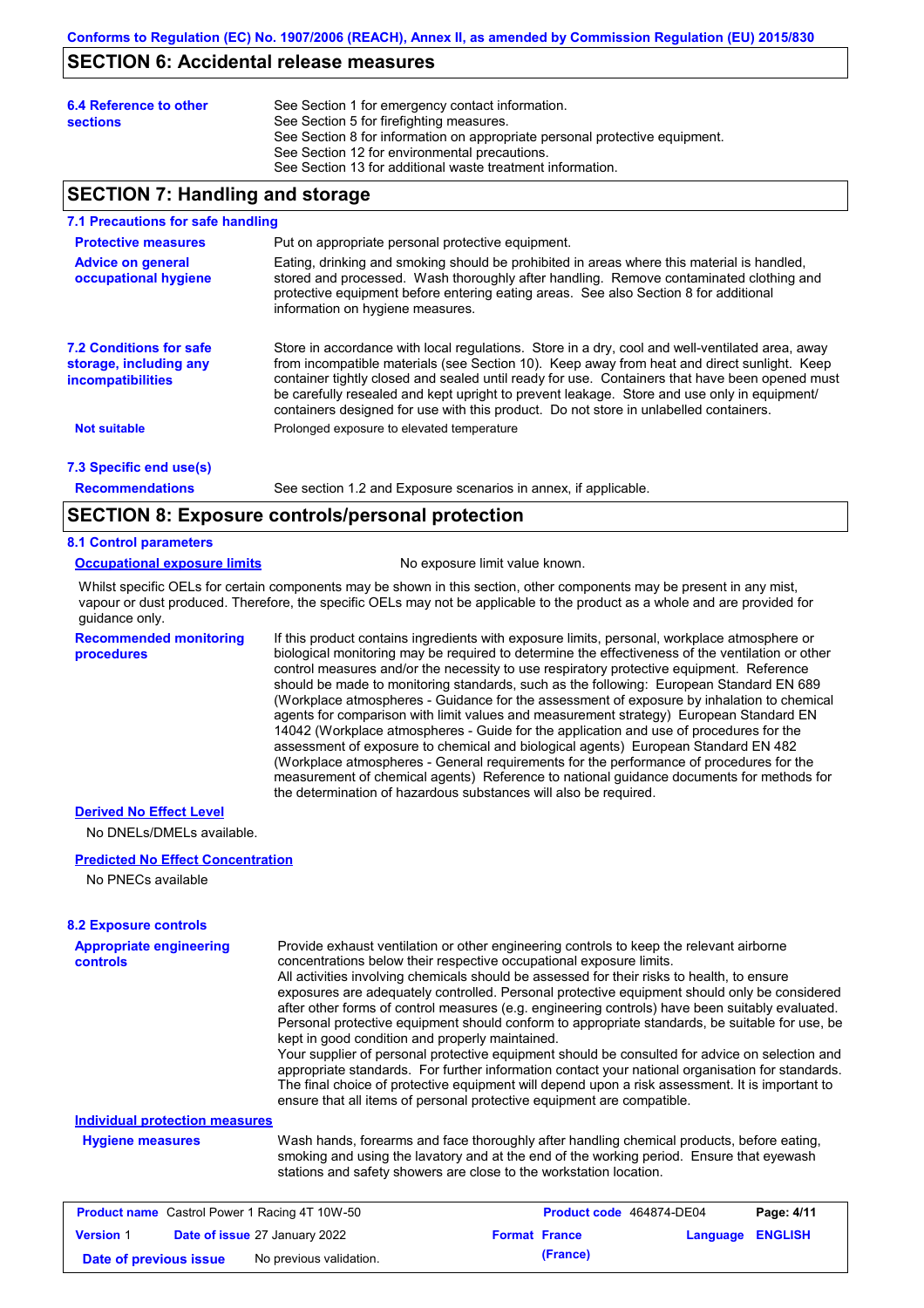# **SECTION 8: Exposure controls/personal protection**

| <b>Respiratory protection</b>                        | In case of insufficient ventilation, wear suitable respiratory equipment.<br>The correct choice of respiratory protection depends upon the chemicals being handled, the<br>conditions of work and use, and the condition of the respiratory equipment. Safety procedures<br>should be developed for each intended application. Respiratory protection equipment should<br>therefore be chosen in consultation with the supplier/manufacturer and with a full assessment<br>of the working conditions.                                                                                                                                             |
|------------------------------------------------------|---------------------------------------------------------------------------------------------------------------------------------------------------------------------------------------------------------------------------------------------------------------------------------------------------------------------------------------------------------------------------------------------------------------------------------------------------------------------------------------------------------------------------------------------------------------------------------------------------------------------------------------------------|
| <b>Eye/face protection</b><br><b>Skin protection</b> | Safety glasses with side shields.                                                                                                                                                                                                                                                                                                                                                                                                                                                                                                                                                                                                                 |
| <b>Hand protection</b>                               | <b>General Information:</b>                                                                                                                                                                                                                                                                                                                                                                                                                                                                                                                                                                                                                       |
|                                                      | Because specific work environments and material handling practices vary, safety procedures<br>should be developed for each intended application. The correct choice of protective gloves<br>depends upon the chemicals being handled, and the conditions of work and use. Most gloves<br>provide protection for only a limited time before they must be discarded and replaced (even the<br>best chemically resistant gloves will break down after repeated chemical exposures).                                                                                                                                                                  |
|                                                      | Gloves should be chosen in consultation with the supplier / manufacturer and taking account of<br>a full assessment of the working conditions.                                                                                                                                                                                                                                                                                                                                                                                                                                                                                                    |
|                                                      | Recommended: Nitrile gloves.<br><b>Breakthrough time:</b>                                                                                                                                                                                                                                                                                                                                                                                                                                                                                                                                                                                         |
|                                                      | Breakthrough time data are generated by glove manufacturers under laboratory test conditions<br>and represent how long a glove can be expected to provide effective permeation resistance. It<br>is important when following breakthrough time recommendations that actual workplace<br>conditions are taken into account. Always consult with your glove supplier for up-to-date<br>technical information on breakthrough times for the recommended glove type.<br>Our recommendations on the selection of gloves are as follows:                                                                                                                |
|                                                      | Continuous contact:                                                                                                                                                                                                                                                                                                                                                                                                                                                                                                                                                                                                                               |
|                                                      | Gloves with a minimum breakthrough time of 240 minutes, or >480 minutes if suitable gloves<br>can be obtained.<br>If suitable gloves are not available to offer that level of protection, gloves with shorter<br>breakthrough times may be acceptable as long as appropriate glove maintenance and<br>replacement regimes are determined and adhered to.                                                                                                                                                                                                                                                                                          |
|                                                      | Short-term / splash protection:                                                                                                                                                                                                                                                                                                                                                                                                                                                                                                                                                                                                                   |
|                                                      | Recommended breakthrough times as above.<br>It is recognised that for short-term, transient exposures, gloves with shorter breakthrough times<br>may commonly be used. Therefore, appropriate maintenance and replacement regimes must<br>be determined and rigorously followed.                                                                                                                                                                                                                                                                                                                                                                  |
|                                                      | <b>Glove Thickness:</b>                                                                                                                                                                                                                                                                                                                                                                                                                                                                                                                                                                                                                           |
|                                                      | For general applications, we recommend gloves with a thickness typically greater than 0.35 mm.                                                                                                                                                                                                                                                                                                                                                                                                                                                                                                                                                    |
|                                                      | It should be emphasised that glove thickness is not necessarily a good predictor of glove<br>resistance to a specific chemical, as the permeation efficiency of the glove will be dependent<br>on the exact composition of the glove material. Therefore, glove selection should also be based<br>on consideration of the task requirements and knowledge of breakthrough times.<br>Glove thickness may also vary depending on the glove manufacturer, the glove type and the<br>glove model. Therefore, the manufacturers' technical data should always be taken into account<br>to ensure selection of the most appropriate glove for the task. |
|                                                      | Note: Depending on the activity being conducted, gloves of varying thickness may be required<br>for specific tasks. For example:                                                                                                                                                                                                                                                                                                                                                                                                                                                                                                                  |
|                                                      | • Thinner gloves (down to 0.1 mm or less) may be required where a high degree of manual<br>dexterity is needed. However, these gloves are only likely to give short duration protection and<br>would normally be just for single use applications, then disposed of.                                                                                                                                                                                                                                                                                                                                                                              |
|                                                      | • Thicker gloves (up to 3 mm or more) may be required where there is a mechanical (as well<br>as a chemical) risk i.e. where there is abrasion or puncture potential.                                                                                                                                                                                                                                                                                                                                                                                                                                                                             |
|                                                      |                                                                                                                                                                                                                                                                                                                                                                                                                                                                                                                                                                                                                                                   |

|                        | <b>Product name</b> Castrol Power 1 Racing 4T 10W-50 |                      | Product code 464874-DE04 |                         | Page: 5/11 |
|------------------------|------------------------------------------------------|----------------------|--------------------------|-------------------------|------------|
| <b>Version 1</b>       | <b>Date of issue 27 January 2022</b>                 | <b>Format France</b> |                          | <b>Language ENGLISH</b> |            |
| Date of previous issue | No previous validation.                              |                      | (France)                 |                         |            |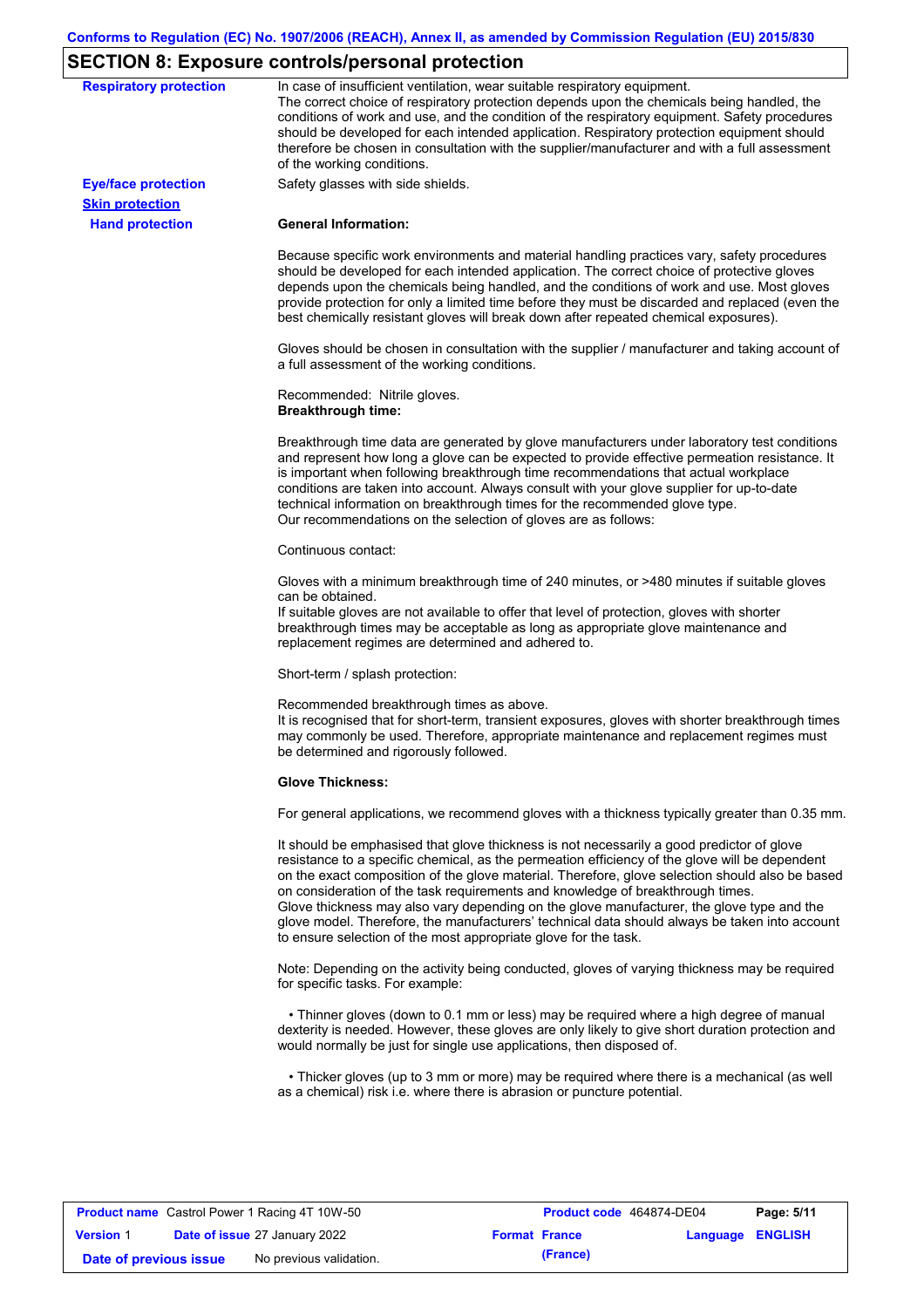# **SECTION 8: Exposure controls/personal protection**

| <b>Skin and body</b>                             | Use of protective clothing is good industrial practice.<br>Personal protective equipment for the body should be selected based on the task being<br>performed and the risks involved and should be approved by a specialist before handling this<br>product.<br>Cotton or polyester/cotton overalls will only provide protection against light superficial<br>contamination that will not soak through to the skin. Overalls should be laundered on a regular<br>basis. When the risk of skin exposure is high (e.g. when cleaning up spillages or if there is a<br>risk of splashing) then chemical resistant aprons and/or impervious chemical suits and boots<br>will be required. |
|--------------------------------------------------|---------------------------------------------------------------------------------------------------------------------------------------------------------------------------------------------------------------------------------------------------------------------------------------------------------------------------------------------------------------------------------------------------------------------------------------------------------------------------------------------------------------------------------------------------------------------------------------------------------------------------------------------------------------------------------------|
| <b>Refer to standards:</b>                       | Respiratory protection: EN 529<br>Gloves: EN 420, EN 374<br>Eye protection: EN 166<br>Filtering half-mask: EN 149<br>Filtering half-mask with valve: EN 405<br>Half-mask: EN 140 plus filter<br>Full-face mask: EN 136 plus filter<br>Particulate filters: EN 143<br>Gas/combined filters: EN 14387                                                                                                                                                                                                                                                                                                                                                                                   |
| <b>Environmental exposure</b><br><b>controls</b> | Emissions from ventilation or work process equipment should be checked to ensure they<br>comply with the requirements of environmental protection legislation. In some cases, fume<br>scrubbers, filters or engineering modifications to the process equipment will be necessary to<br>reduce emissions to acceptable levels.                                                                                                                                                                                                                                                                                                                                                         |

## **SECTION 9: Physical and chemical properties**

The conditions of measurement of all properties are at standard temperature and pressure unless otherwise indicated.

### **9.1 Information on basic physical and chemical properties**

| <b>Appearance</b>                                      |                                                              |           |         |                         |                      |     |                         |
|--------------------------------------------------------|--------------------------------------------------------------|-----------|---------|-------------------------|----------------------|-----|-------------------------|
| <b>Physical state</b>                                  | Liquid.                                                      |           |         |                         |                      |     |                         |
| <b>Colour</b>                                          | Red.                                                         |           |         |                         |                      |     |                         |
| <b>Odour</b>                                           | Not available.                                               |           |         |                         |                      |     |                         |
| <b>Odour threshold</b>                                 | Not available.                                               |           |         |                         |                      |     |                         |
| pH                                                     | Not applicable.                                              |           |         |                         |                      |     |                         |
| <b>Melting point/freezing point</b>                    | Not available.                                               |           |         |                         |                      |     |                         |
| Initial boiling point and boiling<br>range             | Not available.                                               |           |         |                         |                      |     |                         |
| <b>Pour point</b>                                      | $-36 °C$                                                     |           |         |                         |                      |     |                         |
| <b>Flash point</b>                                     | Closed cup: 205°C (401°F) [Pensky-Martens]                   |           |         |                         |                      |     |                         |
| <b>Evaporation rate</b>                                | Not available.                                               |           |         |                         |                      |     |                         |
| <b>Flammability (solid, gas)</b>                       | Not available.                                               |           |         |                         |                      |     |                         |
| <b>Upper/lower flammability or</b><br>explosive limits | Not available.                                               |           |         |                         |                      |     |                         |
| <b>Vapour pressure</b>                                 | Not available.                                               |           |         |                         |                      |     |                         |
|                                                        |                                                              |           |         | Vapour Pressure at 20°C |                      |     | Vapour pressure at 50°C |
|                                                        | <b>Ingredient name</b>                                       | mm Hg kPa |         | <b>Method</b>           | m <sub>m</sub><br>Hg | kPa | <b>Method</b>           |
|                                                        | Distillates (petroleum),<br>hydrotreated heavy<br>paraffinic | < 0.08    | < 0.011 | <b>ASTM D 5191</b>      |                      |     |                         |
|                                                        | Distillates (petroleum),<br>solvent-dewaxed                  | < 0.08    | < 0.011 | <b>ASTM D 5191</b>      |                      |     |                         |

| <b>Relative density</b><br><b>Density</b>            | Not available.<br>$\leq$ 1000 kg/m <sup>3</sup> (<1 g/cm <sup>3</sup> ) at 15 <sup>°</sup> C |  |                          |          |                |
|------------------------------------------------------|----------------------------------------------------------------------------------------------|--|--------------------------|----------|----------------|
| <b>Solubility(ies)</b>                               | insoluble in water.                                                                          |  |                          |          |                |
| <b>Partition coefficient: n-octanol/</b><br>water    | Not applicable.                                                                              |  |                          |          |                |
| <b>Auto-ignition temperature</b>                     | Not available.                                                                               |  |                          |          |                |
|                                                      |                                                                                              |  | Product code 464874-DE04 |          | Page: 6/11     |
| <b>Product name</b> Castrol Power 1 Racing 4T 10W-50 |                                                                                              |  |                          |          |                |
| <b>Version 1</b><br>Date of issue 27 January 2022    |                                                                                              |  | <b>Format France</b>     | Language | <b>ENGLISH</b> |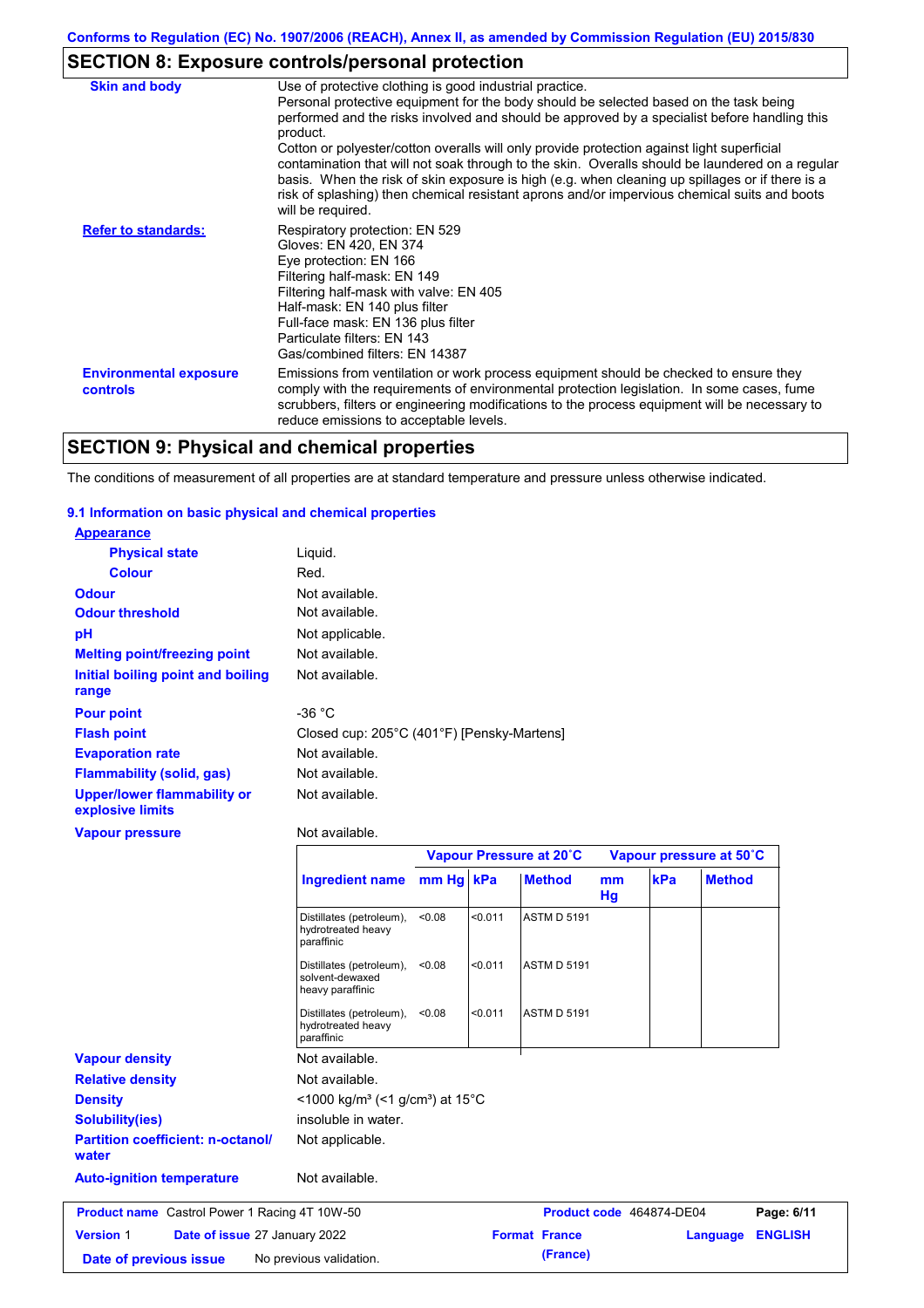# **SECTION 9: Physical and chemical properties**

| <b>Decomposition temperature</b> | Not available.                                                                                                                              |
|----------------------------------|---------------------------------------------------------------------------------------------------------------------------------------------|
| <b>Viscosity</b>                 | Kinematic: 113.2 mm <sup>2</sup> /s (113.2 cSt) at $40^{\circ}$ C<br>Kinematic: 16.4 to 17.8 mm <sup>2</sup> /s (16.4 to 17.8 cSt) at 100°C |
| <b>Explosive properties</b>      | Not available.                                                                                                                              |
| <b>Oxidising properties</b>      | Not available.                                                                                                                              |
| <b>Particle characteristics</b>  |                                                                                                                                             |
| <b>Median particle size</b>      | Not applicable.                                                                                                                             |

**9.2 Other information**

No additional information.

|                                                   | <b>SECTION 10: Stability and reactivity</b>                                                                                                                             |  |  |
|---------------------------------------------------|-------------------------------------------------------------------------------------------------------------------------------------------------------------------------|--|--|
| <b>10.1 Reactivity</b>                            | No specific test data available for this product. Refer to Conditions to avoid and Incompatible<br>materials for additional information.                                |  |  |
| <b>10.2 Chemical stability</b>                    | The product is stable.                                                                                                                                                  |  |  |
| <b>10.3 Possibility of</b><br>hazardous reactions | Under normal conditions of storage and use, hazardous reactions will not occur.<br>Under normal conditions of storage and use, hazardous polymerisation will not occur. |  |  |
| <b>10.4 Conditions to avoid</b>                   | Avoid all possible sources of ignition (spark or flame).                                                                                                                |  |  |
| 10.5 Incompatible materials                       | Reactive or incompatible with the following materials: oxidising materials.                                                                                             |  |  |
| <b>10.6 Hazardous</b><br>decomposition products   | Under normal conditions of storage and use, hazardous decomposition products should not be<br>produced.                                                                 |  |  |

# **SECTION 11: Toxicological information**

| 11.1 Information on toxicological effects            |                                                                                                                                                                                                                                                                                                                                                                                                                 |                                                                                            |                |  |
|------------------------------------------------------|-----------------------------------------------------------------------------------------------------------------------------------------------------------------------------------------------------------------------------------------------------------------------------------------------------------------------------------------------------------------------------------------------------------------|--------------------------------------------------------------------------------------------|----------------|--|
| <b>Acute toxicity estimates</b>                      |                                                                                                                                                                                                                                                                                                                                                                                                                 |                                                                                            |                |  |
| Not available.                                       |                                                                                                                                                                                                                                                                                                                                                                                                                 |                                                                                            |                |  |
| <b>Information on likely</b><br>routes of exposure   | Routes of entry anticipated: Dermal, Inhalation.                                                                                                                                                                                                                                                                                                                                                                |                                                                                            |                |  |
| <b>Potential acute health effects</b>                |                                                                                                                                                                                                                                                                                                                                                                                                                 |                                                                                            |                |  |
| <b>Inhalation</b>                                    | Vapour inhalation under ambient conditions is not normally a problem due to low vapour<br>pressure.                                                                                                                                                                                                                                                                                                             |                                                                                            |                |  |
| <b>Ingestion</b>                                     | No known significant effects or critical hazards.                                                                                                                                                                                                                                                                                                                                                               |                                                                                            |                |  |
| <b>Skin contact</b>                                  |                                                                                                                                                                                                                                                                                                                                                                                                                 | Defatting to the skin. May cause skin dryness and irritation.                              |                |  |
| <b>Eye contact</b>                                   | No known significant effects or critical hazards.                                                                                                                                                                                                                                                                                                                                                               |                                                                                            |                |  |
|                                                      | <b>Symptoms related to the physical, chemical and toxicological characteristics</b>                                                                                                                                                                                                                                                                                                                             |                                                                                            |                |  |
| <b>Inhalation</b>                                    | No specific data.                                                                                                                                                                                                                                                                                                                                                                                               |                                                                                            |                |  |
| <b>Ingestion</b>                                     | No specific data.                                                                                                                                                                                                                                                                                                                                                                                               |                                                                                            |                |  |
| <b>Skin contact</b>                                  | Adverse symptoms may include the following:<br>irritation<br>dryness<br>cracking                                                                                                                                                                                                                                                                                                                                |                                                                                            |                |  |
| <b>Eye contact</b>                                   | No specific data.                                                                                                                                                                                                                                                                                                                                                                                               |                                                                                            |                |  |
|                                                      | Delayed and immediate effects as well as chronic effects from short and long-term exposure                                                                                                                                                                                                                                                                                                                      |                                                                                            |                |  |
| <b>Inhalation</b>                                    | Overexposure to the inhalation of airborne droplets or aerosols may cause irritation of the<br>respiratory tract.                                                                                                                                                                                                                                                                                               |                                                                                            |                |  |
| <b>Ingestion</b>                                     | Ingestion of large quantities may cause nausea and diarrhoea.                                                                                                                                                                                                                                                                                                                                                   |                                                                                            |                |  |
| <b>Skin contact</b>                                  |                                                                                                                                                                                                                                                                                                                                                                                                                 | Prolonged or repeated contact can defat the skin and lead to irritation and/or dermatitis. |                |  |
| <b>Eye contact</b>                                   | Potential risk of transient stinging or redness if accidental eye contact occurs.                                                                                                                                                                                                                                                                                                                               |                                                                                            |                |  |
| <b>Potential chronic health effects</b>              |                                                                                                                                                                                                                                                                                                                                                                                                                 |                                                                                            |                |  |
| <b>General</b>                                       | <b>USED ENGINE OILS</b><br>Combustion products resulting from the operation of internal combustion engines contaminate<br>engine oils during use. Used engine oil may contain hazardous components which have the<br>potential to cause skin cancer. Frequent or prolonged contact with all types and makes of used<br>engine oil must therefore be avoided and a high standard of personal hygiene maintained. |                                                                                            |                |  |
| <b>Product name</b> Castrol Power 1 Racing 4T 10W-50 |                                                                                                                                                                                                                                                                                                                                                                                                                 | Product code 464874-DE04                                                                   | Page: 7/11     |  |
| <b>Version 1</b>                                     | Date of issue 27 January 2022                                                                                                                                                                                                                                                                                                                                                                                   | <b>Format France</b><br>Language                                                           | <b>ENGLISH</b> |  |
| Date of previous issue                               | No previous validation.                                                                                                                                                                                                                                                                                                                                                                                         | (France)                                                                                   |                |  |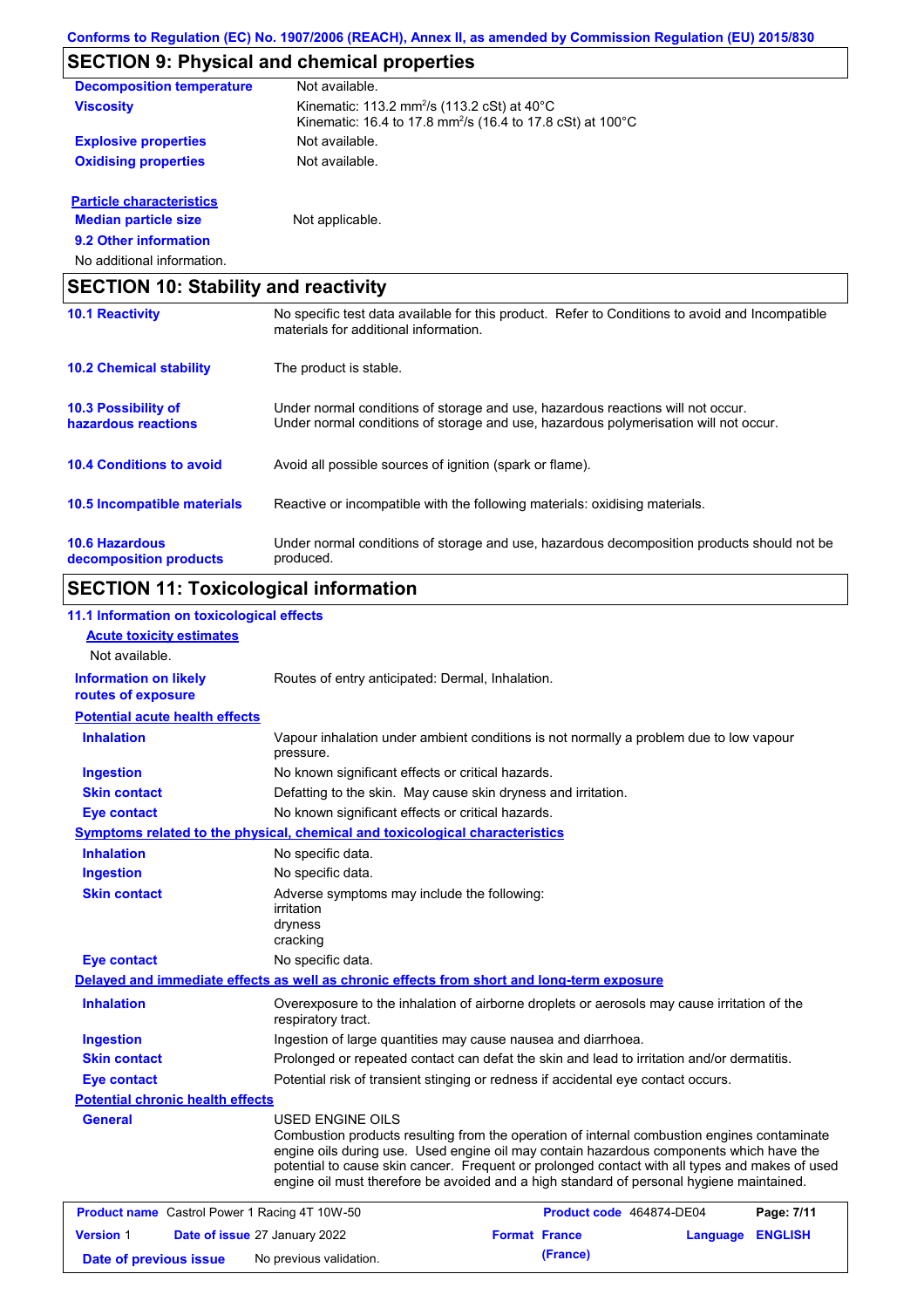## **SECTION 11: Toxicological information**

| <b>Carcinogenicity</b>       | No known significant effects or critical hazards. |
|------------------------------|---------------------------------------------------|
| <b>Mutagenicity</b>          | No known significant effects or critical hazards. |
| <b>Developmental effects</b> | No known significant effects or critical hazards. |
| <b>Fertility effects</b>     | No known significant effects or critical hazards. |

## **SECTION 12: Ecological information**

### **12.1 Toxicity**

**Environmental hazards** Not classified as dangerous

### **12.2 Persistence and degradability**

Expected to be biodegradable.

### **12.3 Bioaccumulative potential**

This product is not expected to bioaccumulate through food chains in the environment.

| <b>12.4 Mobility in soil</b>                                  |                                                                      |
|---------------------------------------------------------------|----------------------------------------------------------------------|
| <b>Soil/water partition</b><br>coefficient (K <sub>oc</sub> ) | Not available.                                                       |
| <b>Mobility</b>                                               | Spillages may penetrate the soil causing ground water contamination. |

### **12.5 Results of PBT and vPvB assessment**

Product does not meet the criteria for PBT or vPvB according to Regulation (EC) No. 1907/2006, Annex XIII.

### **12.6 Other adverse effects**

**Other ecological information**

Spills may form a film on water surfaces causing physical damage to organisms. Oxygen transfer could also be impaired.

## **SECTION 13: Disposal considerations**

### **13.1 Waste treatment methods**

### **Product**

**Methods of disposal**

Where possible, arrange for product to be recycled. Dispose of via an authorised person/ licensed waste disposal contractor in accordance with local regulations.

### **European waste catalogue (EWC) Hazardous waste** Yes.

| Waste code | <b>Waste designation</b>                                        |
|------------|-----------------------------------------------------------------|
| $130205*$  | mineral-based non-chlorinated engine, gear and lubricating oils |

However, deviation from the intended use and/or the presence of any potential contaminants may require an alternative waste disposal code to be assigned by the end user.

#### **Packaging Methods of disposal Special precautions** Where possible, arrange for product to be recycled. Dispose of via an authorised person/ licensed waste disposal contractor in accordance with local regulations. This material and its container must be disposed of in a safe way. Empty containers or liners may retain some product residues. Avoid dispersal of spilt material and runoff and contact with soil, waterways, drains and sewers. **References** Commission 2014/955/EU Directive 2008/98/EC

## **SECTION 14: Transport information**

|                                           | <b>ADR/RID</b>                                       | <b>ADN</b>     | <b>IMDG</b>              | <b>IATA</b>                |
|-------------------------------------------|------------------------------------------------------|----------------|--------------------------|----------------------------|
| 14.1 UN number                            | Not regulated.                                       | Not regulated. | Not regulated.           | Not regulated.             |
| 14.2 UN proper<br>shipping name           |                                                      |                |                          |                            |
| <b>14.3 Transport</b><br>hazard class(es) |                                                      |                |                          |                            |
|                                           |                                                      |                |                          |                            |
|                                           | <b>Product name</b> Castrol Power 1 Racing 4T 10W-50 |                | Product code 464874-DE04 | Page: 8/11                 |
| <b>Version 1</b>                          | Date of issue 27 January 2022                        |                | <b>Format France</b>     | <b>ENGLISH</b><br>Language |
| Date of previous issue                    | No previous validation.                              |                | (France)                 |                            |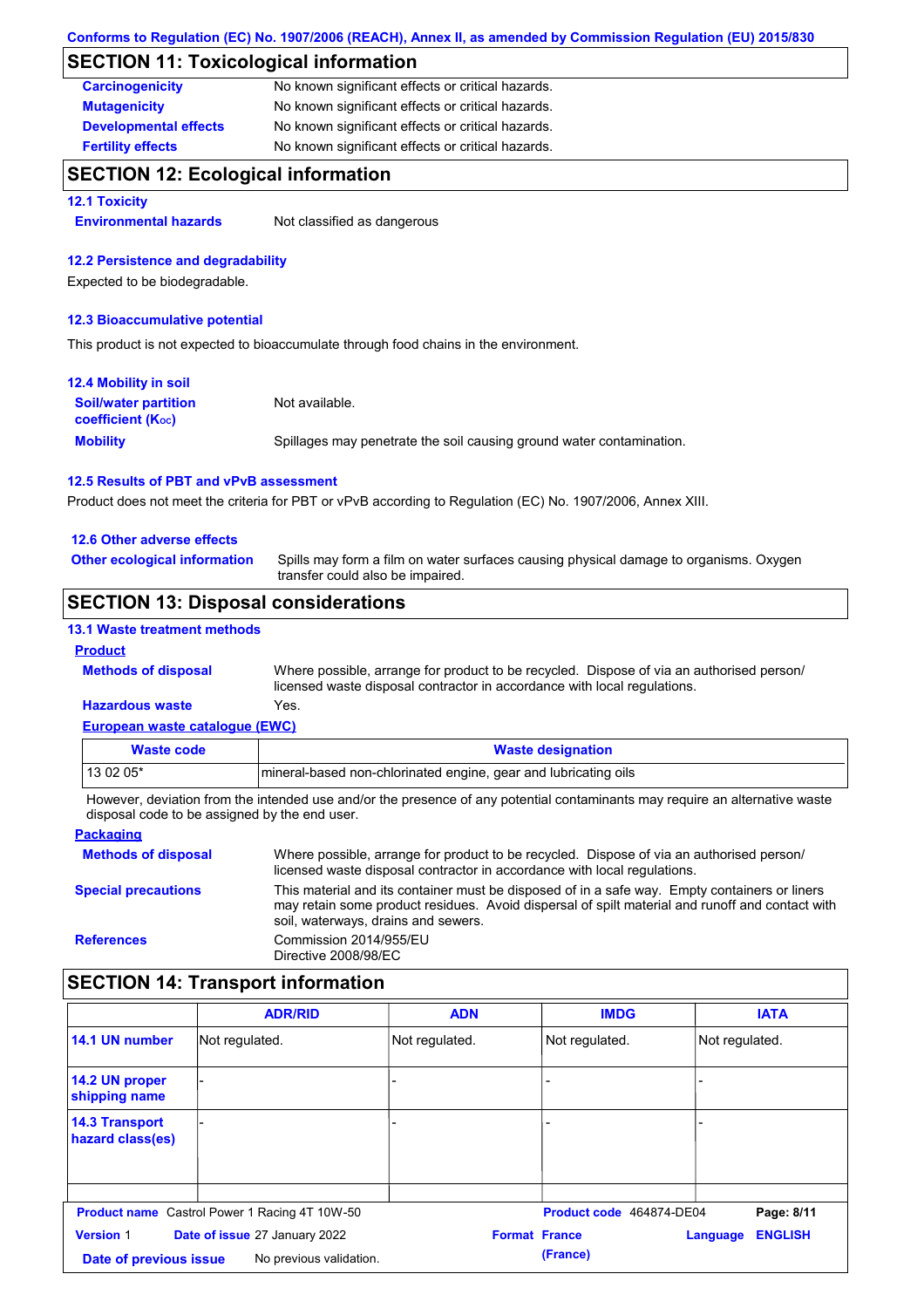## **Conforms to Regulation (EC) No. 1907/2006 (REACH), Annex II, as amended by Commission Regulation (EU) 2015/830**

## **SECTION 14: Transport information**

| 14.4 Packing<br>group                   |     |     |       |      |
|-----------------------------------------|-----|-----|-------|------|
| 14.5<br><b>Environmental</b><br>hazards | No. | No. | l No. | INo. |
| <b>Additional</b><br>information        |     |     |       |      |

**14.6 Special precautions for user** Not available.

**14.7 Transport in bulk according to IMO instruments** Not available.

# **SECTION 15: Regulatory information**

|                                                                                                                                                          | 15.1 Safety, health and environmental regulations/legislation specific for the substance or mixture                            |
|----------------------------------------------------------------------------------------------------------------------------------------------------------|--------------------------------------------------------------------------------------------------------------------------------|
| EU Regulation (EC) No. 1907/2006 (REACH)                                                                                                                 |                                                                                                                                |
| <b>Annex XIV - List of substances subject to authorisation</b>                                                                                           |                                                                                                                                |
| <b>Annex XIV</b>                                                                                                                                         |                                                                                                                                |
| None of the components are listed.                                                                                                                       |                                                                                                                                |
| <b>Substances of very high concern</b>                                                                                                                   |                                                                                                                                |
| None of the components are listed.                                                                                                                       |                                                                                                                                |
| EU Regulation (EC) No. 1907/2006 (REACH)                                                                                                                 |                                                                                                                                |
| <b>Annex XVII - Restrictions</b><br>on the manufacture.<br>placing on the market<br>and use of certain<br>dangerous substances,<br>mixtures and articles | Not applicable.                                                                                                                |
| <b>Other regulations</b>                                                                                                                                 |                                                                                                                                |
| <b>REACH Status</b>                                                                                                                                      | The company, as identified in Section 1, sells this product in the EU in compliance with the<br>current requirements of REACH. |
| <b>United States inventory</b><br>(TSCA 8b)                                                                                                              | All components are active or exempted.                                                                                         |
| <b>Australia inventory (AIIC)</b>                                                                                                                        | At least one component is not listed.                                                                                          |
| <b>Canada inventory</b>                                                                                                                                  | All components are listed or exempted.                                                                                         |
| <b>China inventory (IECSC)</b>                                                                                                                           | All components are listed or exempted.                                                                                         |
| <b>Japan inventory (CSCL)</b>                                                                                                                            | All components are listed or exempted.                                                                                         |
| <b>Korea inventory (KECI)</b>                                                                                                                            | All components are listed or exempted.                                                                                         |
| <b>Philippines inventory</b><br>(PICCS)                                                                                                                  | All components are listed or exempted.                                                                                         |
| <b>Taiwan Chemical</b><br><b>Substances Inventory</b><br>(TCSI)                                                                                          | All components are listed or exempted.                                                                                         |
| Ozone depleting substances (1005/2009/EU)                                                                                                                |                                                                                                                                |
| Not listed.                                                                                                                                              |                                                                                                                                |
| <b>Prior Informed Consent (PIC) (649/2012/EU)</b><br>Not listed.                                                                                         |                                                                                                                                |
| <b>Persistent Organic Pollutants</b><br>Not listed.                                                                                                      |                                                                                                                                |
| EU - Water framework directive - Priority substances                                                                                                     |                                                                                                                                |
| None of the components are listed.                                                                                                                       |                                                                                                                                |
| <b>Seveso Directive</b>                                                                                                                                  |                                                                                                                                |
| This product is not controlled under the Seveso Directive.                                                                                               |                                                                                                                                |
| <b>National requlations</b>                                                                                                                              |                                                                                                                                |
|                                                                                                                                                          |                                                                                                                                |
|                                                                                                                                                          |                                                                                                                                |

| <b>Product name</b> Castrol Power 1 Racing 4T 10W-50 |  | Product code 464874-DE04             |                      | Page: 9/11 |                         |  |
|------------------------------------------------------|--|--------------------------------------|----------------------|------------|-------------------------|--|
| <b>Version 1</b>                                     |  | <b>Date of issue 27 January 2022</b> | <b>Format France</b> |            | <b>Language ENGLISH</b> |  |
| Date of previous issue                               |  | No previous validation.              |                      | (France)   |                         |  |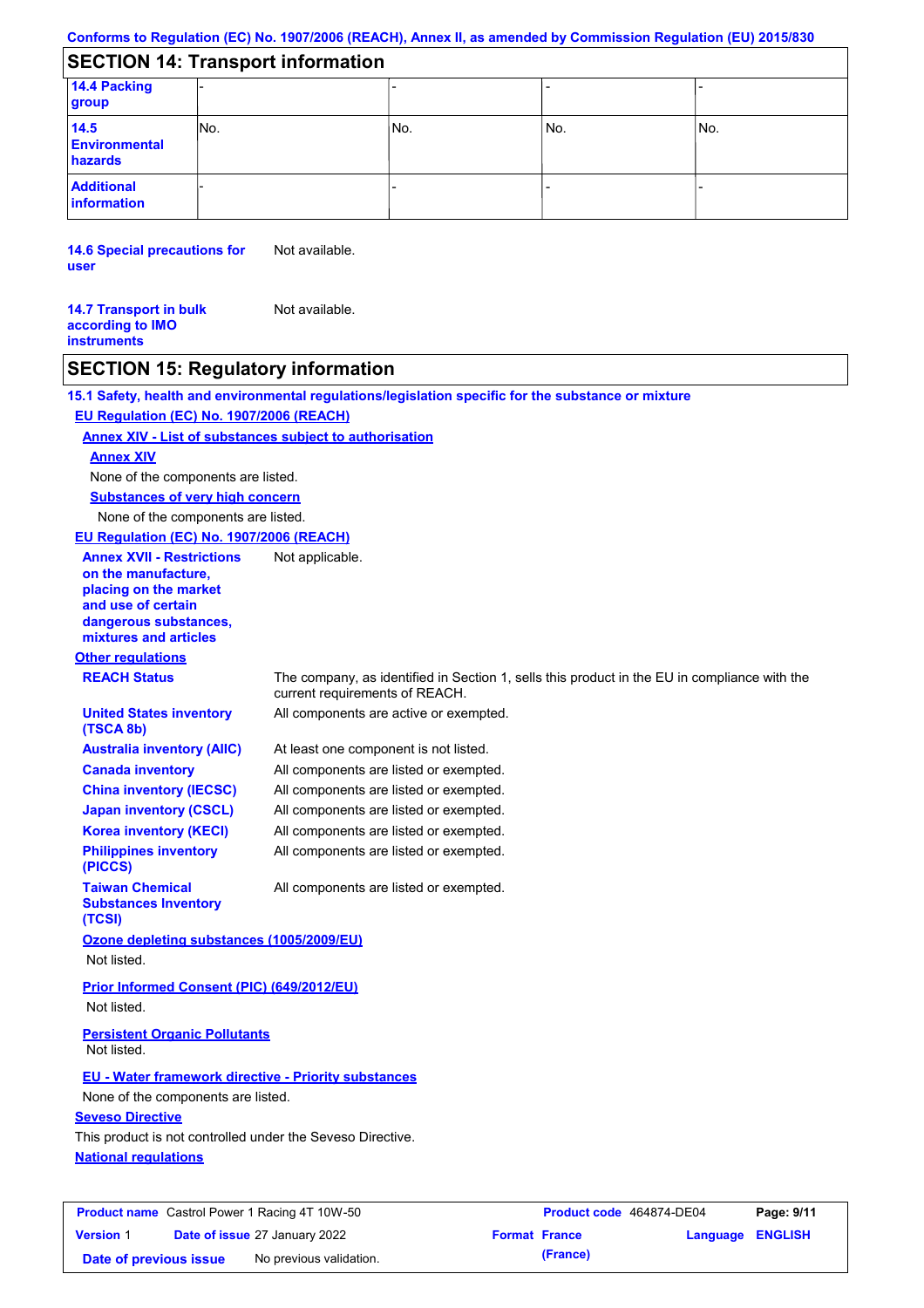| Conforms to Regulation (EC) No. 1907/2006 (REACH), Annex II, as amended by Commission Regulation (EU) 2015/830 |
|----------------------------------------------------------------------------------------------------------------|
|----------------------------------------------------------------------------------------------------------------|

# **SECTION 15: Regulatory information**

| <b>Social Security Code,</b><br><b>Articles L 461-1 to L 461-7</b> | Sécurité sociale : tableau 36                                                                                                                                                                    |
|--------------------------------------------------------------------|--------------------------------------------------------------------------------------------------------------------------------------------------------------------------------------------------|
| <b>Reinforced medical</b><br>surveillance                          | Not classified.                                                                                                                                                                                  |
| <b>15.2 Chemical safety</b><br>. 1                                 | A Chemical Safety Assessment has been carried out for one or more of the substances within<br>this metation. A Observised Ostatic Association and because a semical suited the metations itself. |

this mixture. A Chemical Safety Assessment has not been carried out for the mixture itself.

# **SECTION 16: Other information**

**assessment**

| <b>Abbreviations and acronyms</b> | ADN = European Provisions concerning the International Carriage of Dangerous Goods by    |
|-----------------------------------|------------------------------------------------------------------------------------------|
|                                   | Inland Waterway                                                                          |
|                                   | ADR = The European Agreement concerning the International Carriage of Dangerous Goods by |
|                                   | Road                                                                                     |
|                                   | ATE = Acute Toxicity Estimate                                                            |
|                                   | BCF = Bioconcentration Factor                                                            |
|                                   | CAS = Chemical Abstracts Service                                                         |
|                                   | CLP = Classification, Labelling and Packaging Regulation [Regulation (EC) No. 1272/2008] |
|                                   | CSA = Chemical Safety Assessment                                                         |
|                                   | CSR = Chemical Safety Report                                                             |
|                                   | DMEL = Derived Minimal Effect Level<br>DNEL = Derived No Effect Level                    |
|                                   |                                                                                          |
|                                   | EINECS = European Inventory of Existing Commercial chemical Substances                   |
|                                   | ES = Exposure Scenario<br>EUH statement = CLP-specific Hazard statement                  |
|                                   | EWC = European Waste Catalogue                                                           |
|                                   | GHS = Globally Harmonized System of Classification and Labelling of Chemicals            |
|                                   | IATA = International Air Transport Association                                           |
|                                   | IBC = Intermediate Bulk Container                                                        |
|                                   | IMDG = International Maritime Dangerous Goods                                            |
|                                   | $LogPow = logarithm$ of the octanol/water partition coefficient                          |
|                                   | MARPOL = International Convention for the Prevention of Pollution From Ships, 1973 as    |
|                                   | modified by the Protocol of 1978. ("Marpol" = marine pollution)                          |
|                                   | OECD = Organisation for Economic Co-operation and Development                            |
|                                   | PBT = Persistent, Bioaccumulative and Toxic                                              |
|                                   | <b>PNEC = Predicted No Effect Concentration</b>                                          |
|                                   | REACH = Registration, Evaluation, Authorisation and Restriction of Chemicals Regulation  |
|                                   | [Regulation (EC) No. 1907/2006]                                                          |
|                                   | RID = The Regulations concerning the International Carriage of Dangerous Goods by Rail   |
|                                   | RRN = REACH Registration Number                                                          |
|                                   | SADT = Self-Accelerating Decomposition Temperature                                       |
|                                   | SVHC = Substances of Very High Concern                                                   |
|                                   | STOT-RE = Specific Target Organ Toxicity - Repeated Exposure                             |
|                                   | STOT-SE = Specific Target Organ Toxicity - Single Exposure                               |
|                                   | $TWA = Time weighted average$                                                            |
|                                   | $UN = United Nations$                                                                    |
|                                   | $UVCB = Complex\;hydrocarbon\; substance$                                                |
|                                   | VOC = Volatile Organic Compound                                                          |
|                                   | vPvB = Very Persistent and Very Bioaccumulative                                          |
|                                   | Varies = may contain one or more of the following 64741-88-4 / RRN 01-2119488706-23,     |
|                                   | 64741-89-5 / RRN 01-2119487067-30, 64741-95-3 / RRN 01-2119487081-40, 64741-96-4/ RRN    |
|                                   | 01-2119483621-38, 64742-01-4 / RRN 01-2119488707-21, 64742-44-5 / RRN                    |
|                                   | 01-2119985177-24, 64742-45-6, 64742-52-5 / RRN 01-2119467170-45, 64742-53-6 / RRN        |
|                                   | 01-2119480375-34, 64742-54-7 / RRN 01-2119484627-25, 64742-55-8 / RRN                    |
|                                   | 01-2119487077-29, 64742-56-9 / RRN 01-2119480132-48, 64742-57-0 / RRN                    |
|                                   | 01-2119489287-22, 64742-58-1, 64742-62-7 / RRN 01-2119480472-38, 64742-63-8,             |
|                                   | 64742-65-0 / RRN 01-2119471299-27, 64742-70-7 / RRN 01-2119487080-42, 72623-85-9 /       |
|                                   | RRN 01-2119555262-43, 72623-86-0 / RRN 01-2119474878-16, 72623-87-1 / RRN                |
|                                   | 01-2119474889-13                                                                         |

### **Procedure used to derive the classification according to Regulation (EC) No. 1272/2008 [CLP/GHS]**

| <b>Classification</b>                                  |                               | <b>Justification</b> |                      |                                       |                                               |                |
|--------------------------------------------------------|-------------------------------|----------------------|----------------------|---------------------------------------|-----------------------------------------------|----------------|
| Not classified.                                        |                               |                      |                      |                                       |                                               |                |
| <b>Full text of abbreviated H</b><br><b>statements</b> | H <sub>304</sub>              |                      |                      |                                       | May be fatal if swallowed and enters airways. |                |
| <b>Full text of classifications</b><br>[CLP/GHS]       | Asp. Tox. 1                   |                      |                      | <b>ASPIRATION HAZARD - Category 1</b> |                                               |                |
| <b>Product name</b> Castrol Power 1 Racing 4T 10W-50   |                               |                      |                      | Product code 464874-DE04              |                                               | Page: 10/11    |
| <b>Version 1</b>                                       | Date of issue 27 January 2022 |                      | <b>Format France</b> |                                       | Language                                      | <b>ENGLISH</b> |
| Date of previous issue                                 | No previous validation.       |                      |                      | (France)                              |                                               |                |